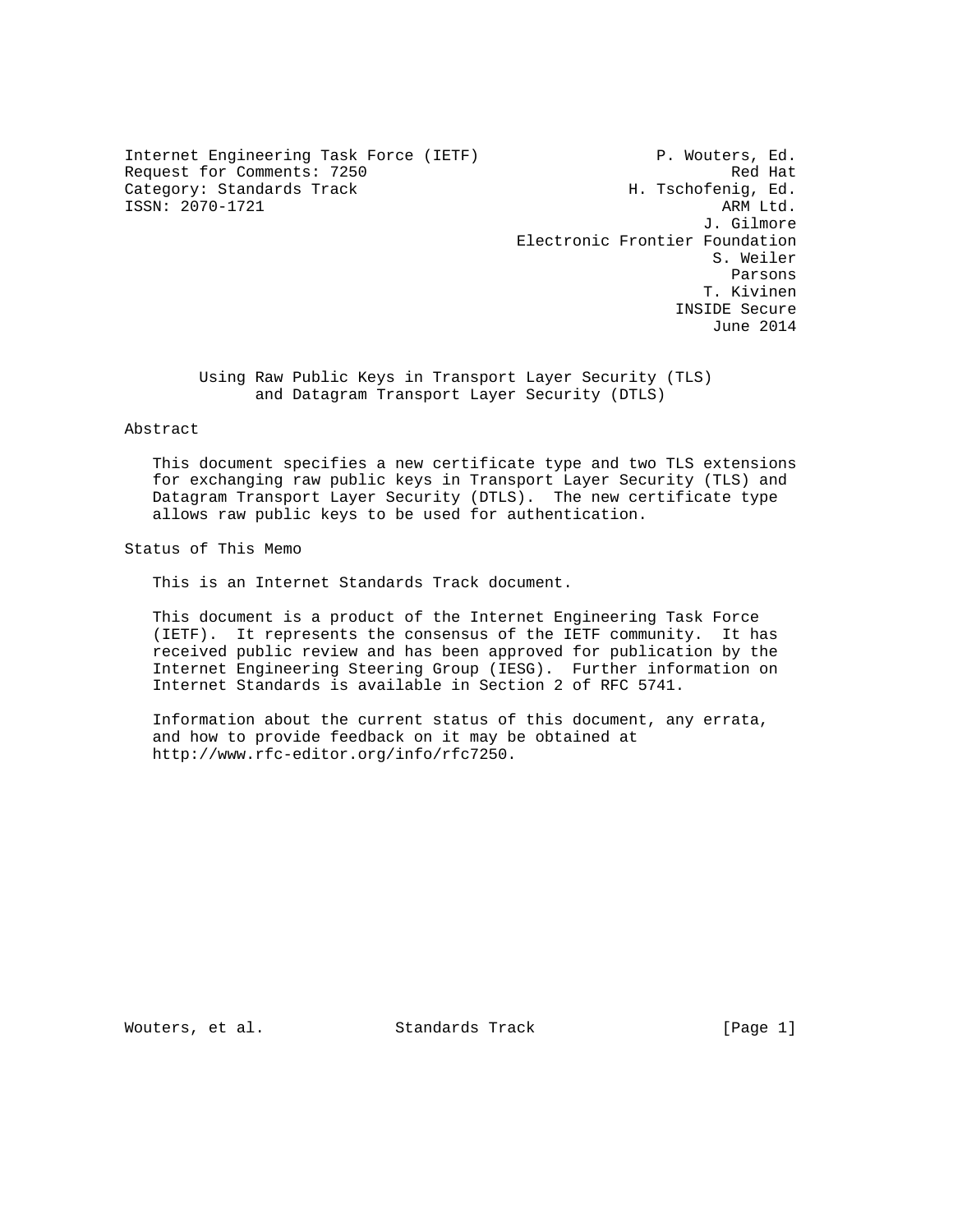# Copyright Notice

 Copyright (c) 2014 IETF Trust and the persons identified as the document authors. All rights reserved.

 This document is subject to BCP 78 and the IETF Trust's Legal Provisions Relating to IETF Documents (http://trustee.ietf.org/license-info) in effect on the date of publication of this document. Please review these documents carefully, as they describe your rights and restrictions with respect to this document. Code Components extracted from this document must include Simplified BSD License text as described in Section 4.e of the Trust Legal Provisions and are provided without warranty as described in the Simplified BSD License.

Table of Contents

|                                                               |  |  |  |  | $\mathcal{R}$ |
|---------------------------------------------------------------|--|--|--|--|---------------|
| 2.                                                            |  |  |  |  | 4             |
| Structure of the Raw Public Key Extension<br>3.               |  |  |  |  | 4             |
| TLS Client and Server Handshake Behavior                      |  |  |  |  | 7             |
| 4 1                                                           |  |  |  |  | 7             |
| 4.2.                                                          |  |  |  |  | 8             |
| Client Authentication<br>4.3.                                 |  |  |  |  | 9             |
| Server Authentication<br>4.4.                                 |  |  |  |  | 9             |
| 5.                                                            |  |  |  |  | 1 O           |
| TLS Server Uses a Raw Public Key<br>5.1.                      |  |  |  |  | 10            |
| TLS Client and Server Use Raw Public Keys<br>5.2.             |  |  |  |  | 11            |
| 5.3. Combined Usage of Raw Public Keys and X.509 Certificates |  |  |  |  | 12            |
| რ.                                                            |  |  |  |  | 13            |
|                                                               |  |  |  |  | 14            |
| 8 <sub>1</sub>                                                |  |  |  |  | 14            |
| 9.                                                            |  |  |  |  | 15            |
| Normative References<br>9 1                                   |  |  |  |  | 15            |
| Informative References<br>9.2.                                |  |  |  |  | 15            |
|                                                               |  |  |  |  | 17            |

Wouters, et al. Standards Track [Page 2]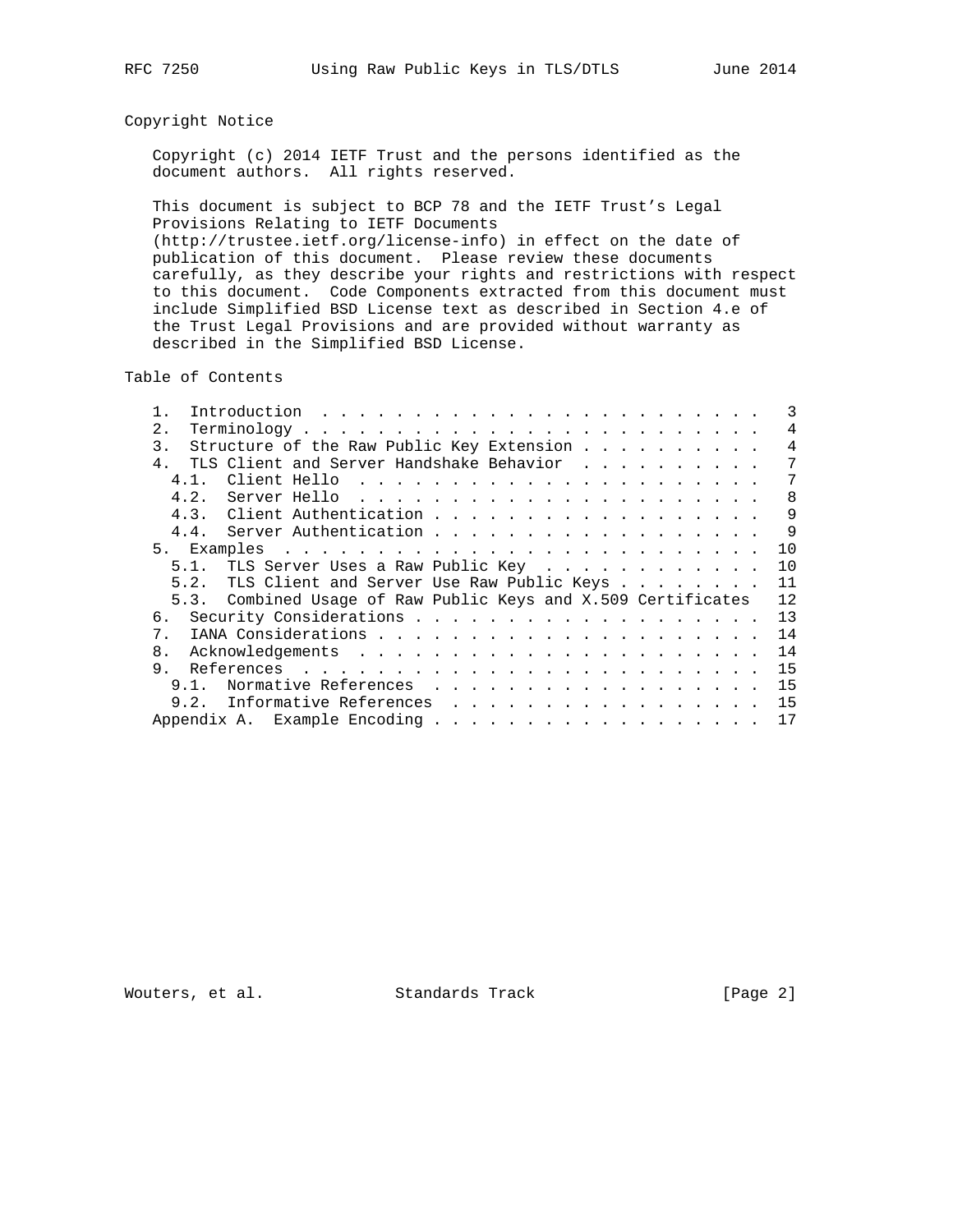## 1. Introduction

 Traditionally, TLS client and server public keys are obtained in PKIX containers in-band as part of the TLS handshake procedure and are validated using trust anchors based on a [PKIX] certification authority (CA). This method can add a complicated trust relationship that is difficult to validate. Examples of such complexity can be seen in [Defeating-SSL]. TLS is, however, also commonly used with self-signed certificates in smaller deployments where the self-signed certificates are distributed to all involved protocol endpoints out of-band. This practice does, however, still require the overhead of the certificate generation even though none of the information found in the certificate is actually used.

 Alternative methods are available that allow a TLS client/server to obtain the TLS server/client public key:

- o The TLS client can obtain the TLS server public key from a DNSSEC secured resource record using DNS-Based Authentication of Named Entities (DANE) [RFC6698].
- o The TLS client or server public key is obtained from a [PKIX] certificate chain from a Lightweight Directory Access Protocol [LDAP] server or web page.
- o The TLS client and server public key is provisioned into the operating system firmware image and updated via software updates. For example:

 Some smart objects use the UDP-based Constrained Application Protocol [CoAP] to interact with a Web server to upload sensor data at regular intervals, such as temperature readings. CoAP can utilize DTLS for securing the client-to-server communication. As part of the manufacturing process, the embedded device may be configured with the address and the public key of a dedicated CoAP server, as well as a public/private key pair for the client itself.

 This document introduces the use of raw public keys in TLS/DTLS. With raw public keys, only a subset of the information found in typical certificates is utilized: namely, the SubjectPublicKeyInfo structure of a PKIX certificate that carries the parameters necessary to describe the public key. Other parameters found in PKIX certificates are omitted. By omitting various certificate-related structures, the resulting raw public key is kept fairly small in comparison to the original certificate, and the code to process the keys can be simpler. Only a minimalistic ASN.1 parser is needed; code for certificate path validation and other PKIX-related

Wouters, et al. Standards Track [Page 3]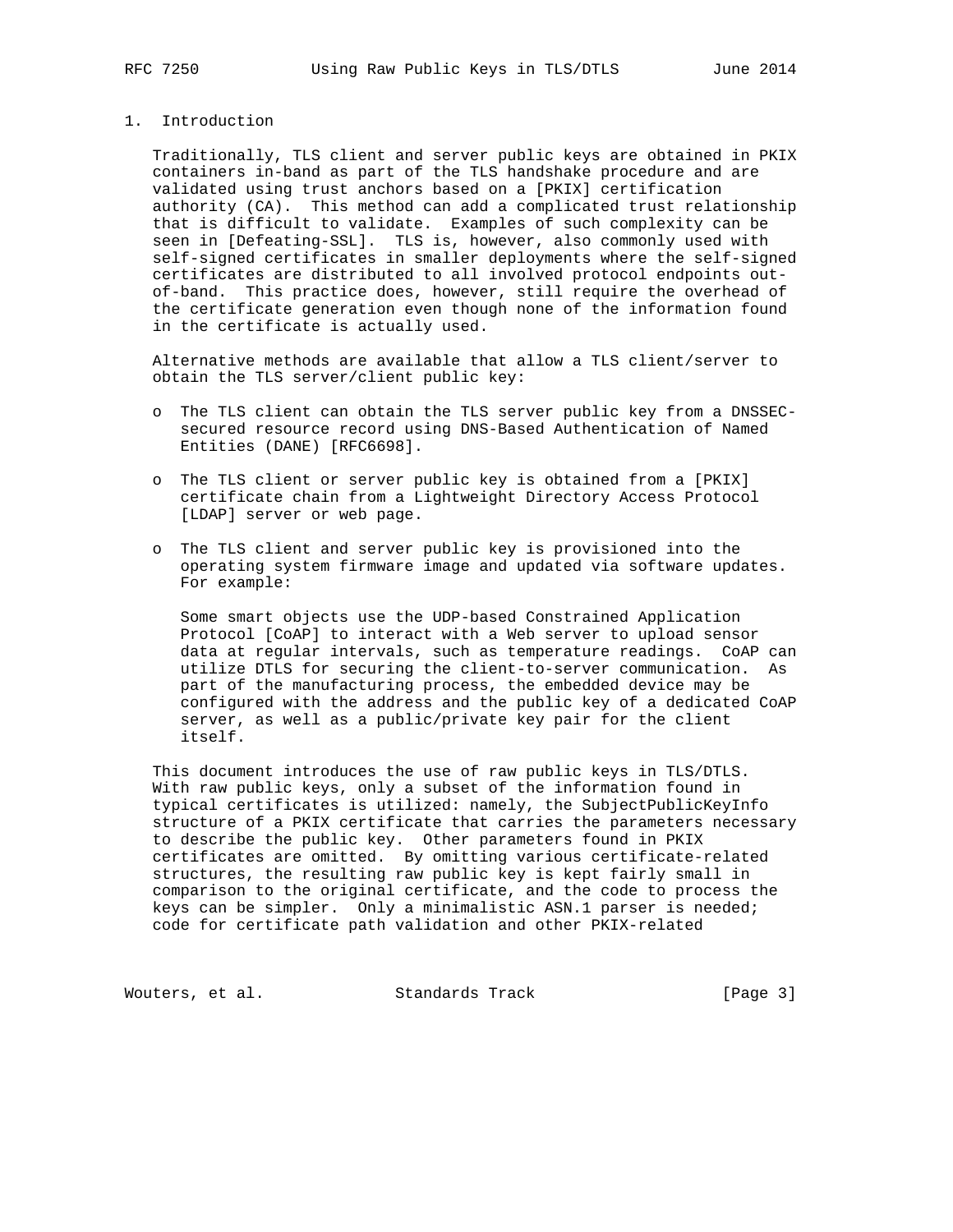processing is not required. Note, however, the SubjectPublicKeyInfo structure is still in an ASN.1 format. To further reduce the size of the exchanged information, this specification can be combined with the TLS Cached Info extension [CACHED-INFO], which enables TLS peers to exchange just fingerprints of their public keys.

 The mechanism defined herein only provides authentication when an out-of-band mechanism is also used to bind the public key to the entity presenting the key.

 Section 3 defines the structure of the two new TLS extensions, client\_certificate\_type and server\_certificate\_type, which can be used as part of an extended TLS handshake when raw public keys are to be used. Section 4 defines the behavior of the TLS client and the TLS server. Example exchanges are described in Section 5. Section 6 describes security considerations with this approach. Finally, in Section 7 this document registers a new value to the IANA "TLS Certificate Types" subregistry for the support of raw public keys.

2. Terminology

 The key words "MUST", "MUST NOT", "REQUIRED", "SHALL", "SHALL NOT", "SHOULD", "SHOULD NOT", "RECOMMENDED", "MAY", and "OPTIONAL" in this document are to be interpreted as described in RFC 2119 [RFC2119].

 We use the terms "TLS server" and "server" as well as "TLS client" and "client" interchangeably.

3. Structure of the Raw Public Key Extension

 This section defines the two TLS extensions client\_certificate\_type and server\_certificate\_type, which can be used as part of an extended TLS handshake when raw public keys are used. Section 4 defines the behavior of the TLS client and the TLS server using these extensions.

 This specification uses raw public keys whereby the already available encoding used in a PKIX certificate in the form of a SubjectPublicKeyInfo structure is reused. To carry the raw public key within the TLS handshake, the Certificate payload is used as a container, as shown in Figure 1. The shown Certificate structure is an adaptation of its original form [RFC5246].

Wouters, et al. Standards Track [Page 4]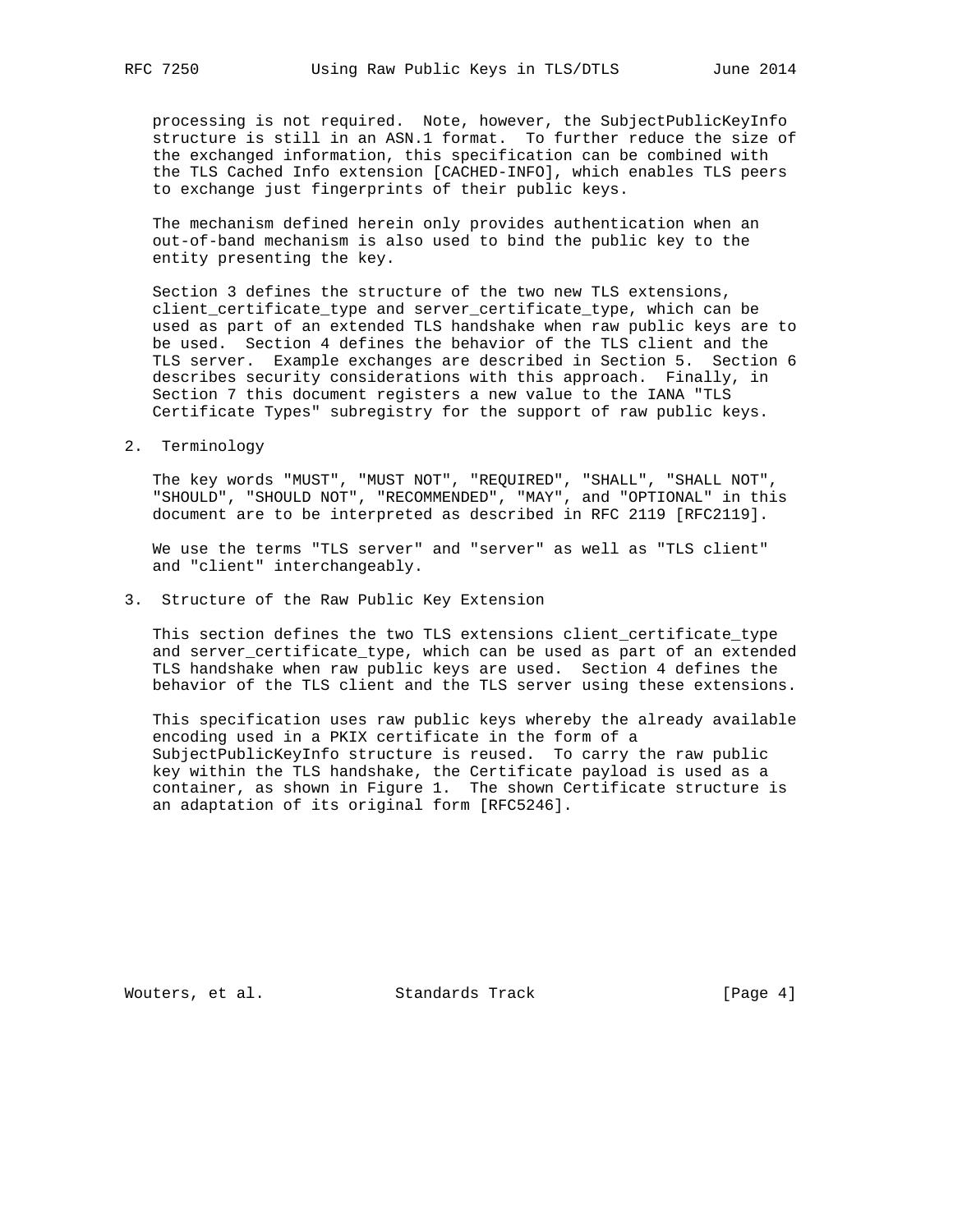```
 opaque ASN.1Cert<1..2^24-1>;
 struct {
    select(certificate type){
          // certificate type defined in this document.
          case RawPublicKey:
            opaque ASN.1_subjectPublicKeyInfo<1..2^24-1>;
         // X.509 certificate defined in RFC 5246
         case X.509:
           ASN.1Cert certificate_list<0..2^24-1>;
         // Additional certificate type based on
         // "TLS Certificate Types" subregistry
     };
 } Certificate;
```
Figure 1: Certificate Payload as a Container for the Raw Public Key

 The SubjectPublicKeyInfo structure is defined in Section 4.1 of RFC 5280 [PKIX] and not only contains the raw keys, such as the public exponent and the modulus of an RSA public key, but also an algorithm identifier. The algorithm identifier can also include parameters. The SubjectPublicKeyInfo value in the Certificate payload MUST contain the DER encoding [X.690] of the SubjectPublicKeyInfo. The structure, as shown in Figure 2, therefore also contains length information. An example is provided in Appendix A.

| SubjectPublicKeyInfo ::= SEOUENCE<br>algorithm<br>subjectPublicKey | AlgorithmIdentifier,<br>BIT STRING                                                  |  |
|--------------------------------------------------------------------|-------------------------------------------------------------------------------------|--|
| AlgorithmIdentifier<br>algorithm<br>parameters                     | $\, : \, := \,$ SEOUENCE<br>OBJECT IDENTIFIER,<br>ANY DEFINED BY algorithm OPTIONAL |  |

Figure 2: SubjectPublicKeyInfo ASN.1 Structure

 The algorithm identifiers are Object Identifiers (OIDs). RFC 3279 [RFC3279] and RFC 5480 [RFC5480], for example, define the OIDs shown in Figure 3. Note that this list is not exhaustive, and more OIDs may be defined in future RFCs.

Wouters, et al. Standards Track [Page 5]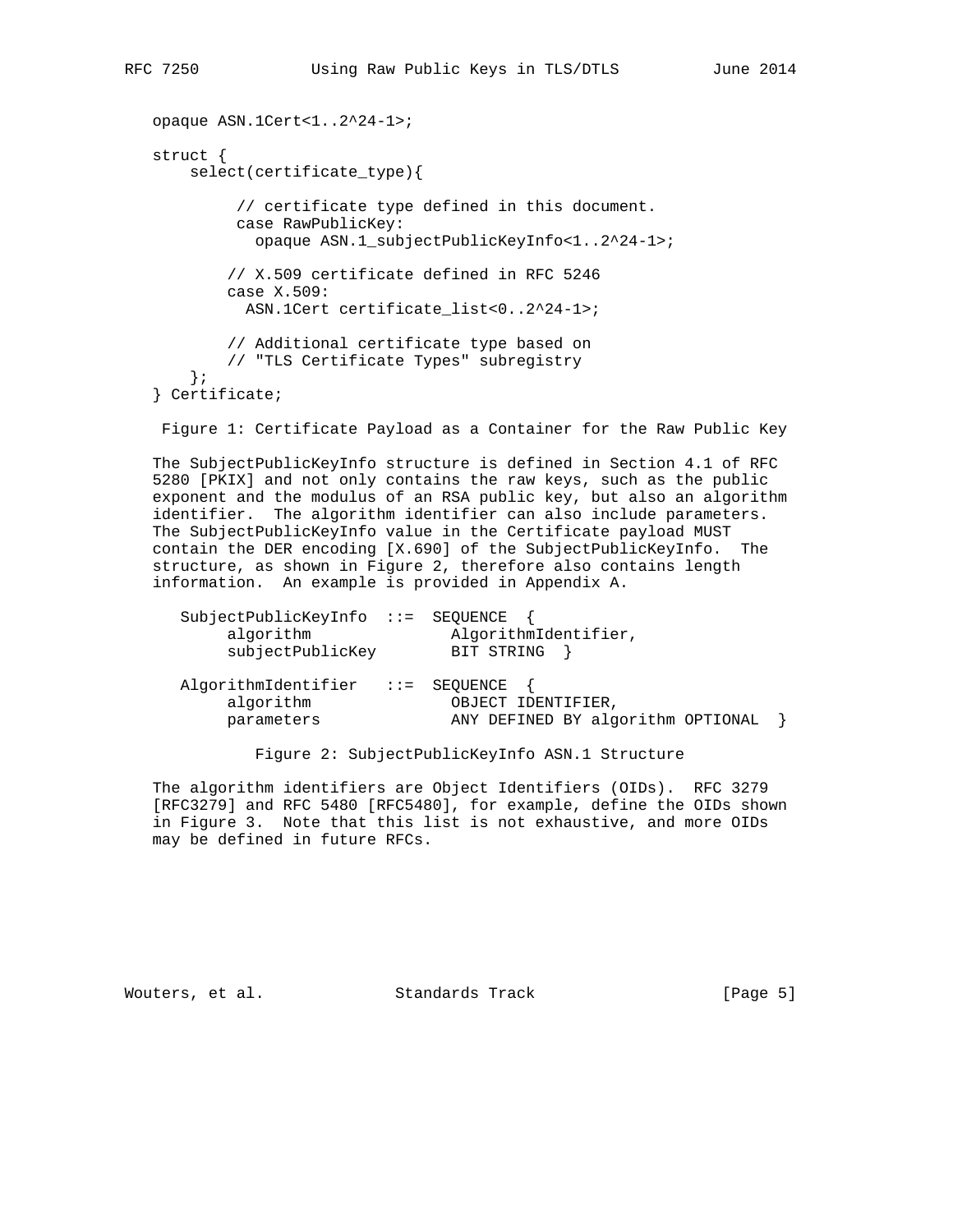| Key Type                                                 | Document                  | OTD                |
|----------------------------------------------------------|---------------------------|--------------------|
| <b>RSA</b>                                               | Section 2.3.1 of RFC 3279 | 1.2.840.113549.1.1 |
| Digital Signature<br>Algorithm (DSA)                     | Section 2.3.2 of RFC 3279 | 1.2.840.10040.4.1  |
| Elliptic Curve<br>Digital Signature<br>Algorithm (ECDSA) | Section 2 of RFC 5480     | 1.2.840.10045.2.1  |
|                                                          |                           |                    |

Figure 3: Example Algorithm Object Identifiers

 The extension format for extended client and server hellos, which uses the "extension\_data" field, is used to carry the ClientCertTypeExtension and the ServerCertTypeExtension structures. These two structures are shown in Figure 4. The CertificateType structure is an enum with values taken from the "TLS Certificate Types" subregistry of the "Transport Layer Security (TLS) Extensions" registry [TLS-Ext-Registry].

```
 struct {
           select(ClientOrServerExtension) {
               case client:
                 CertificateType client_certificate_types<1..2^8-1>;
               case server:
                 CertificateType client_certificate_type;
 }
   } ClientCertTypeExtension;
   struct {
           select(ClientOrServerExtension) {
               case client:
                 CertificateType server_certificate_types<1..2^8-1>;
               case server:
                 CertificateType server_certificate_type;
 }
   } ServerCertTypeExtension;
```
Figure 4: CertTypeExtension Structure

Wouters, et al. Standards Track [Page 6]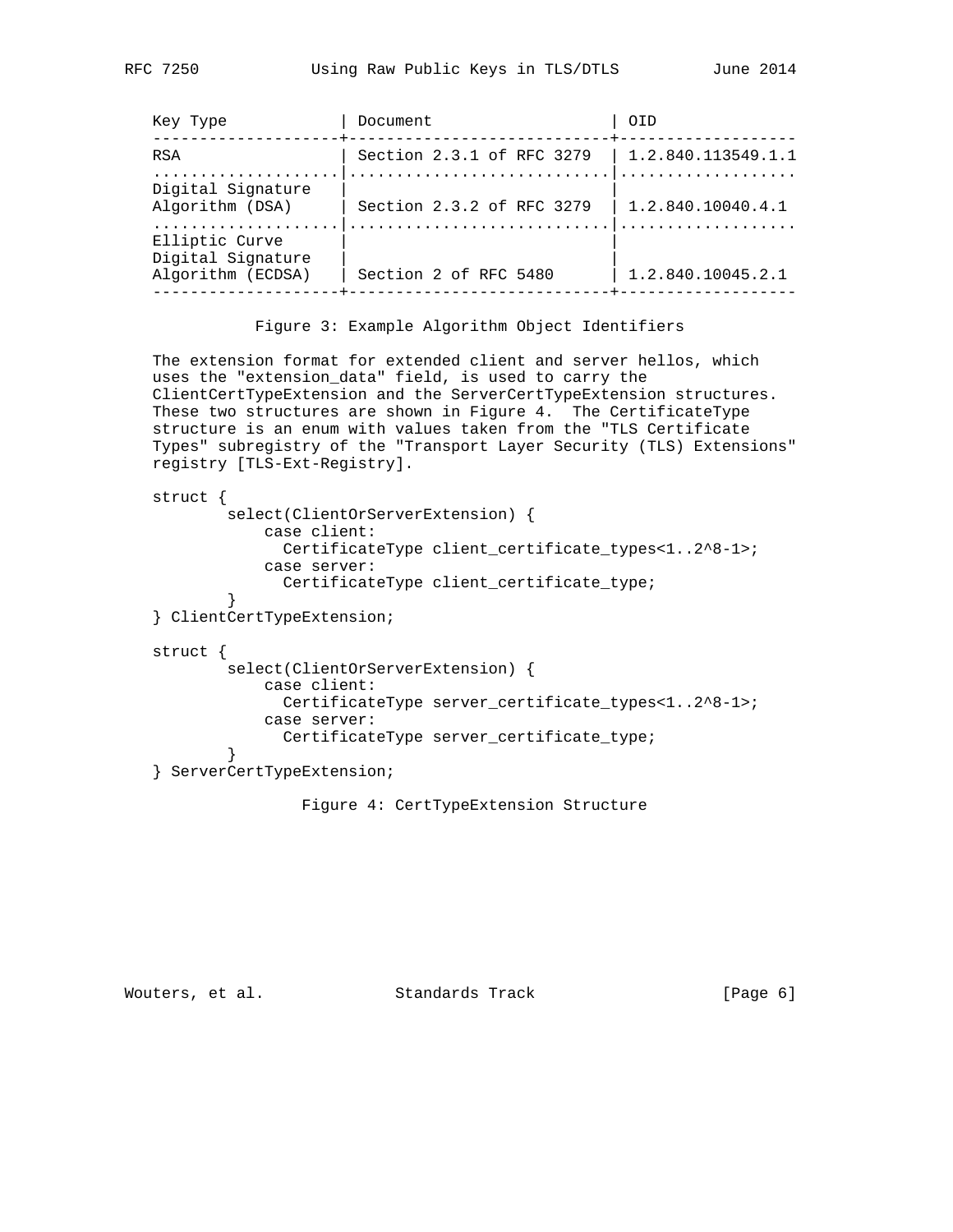4. TLS Client and Server Handshake Behavior

 This specification extends the ClientHello and the ServerHello messages, according to the extension procedures defined in [RFC5246]. It does not extend or modify any other TLS message.

 Note: No new cipher suites are required to use raw public keys. All existing cipher suites that support a key exchange method compatible with the defined extension can be used.

 The high-level message exchange in Figure 5 shows the client\_certificate\_type and server\_certificate\_type extensions added to the client and server hello messages.

 client\_hello, client\_certificate\_type, server\_certificate\_type ->

> <- server\_hello, client\_certificate\_type, server\_certificate\_type, certificate, server\_key\_exchange, certificate\_request, server\_hello\_done

 client\_key\_exchange, certificate\_verify, change\_cipher\_spec, finished ->

> <- change\_cipher\_spec, finished

Application Data <-------> Application Data

certificate,

Figure 5: Basic Raw Public Key TLS Exchange

4.1. Client Hello

 In order to indicate the support of raw public keys, clients include the client\_certificate\_type and/or the server\_certificate\_type extensions in an extended client hello message. The hello extension mechanism is described in Section 7.4.1.4 of TLS 1.2 [RFC5246].

 The client\_certificate\_type extension in the client hello indicates the certificate types the client is able to provide to the server, when requested using a certificate\_request message.

Wouters, et al. Standards Track [Page 7]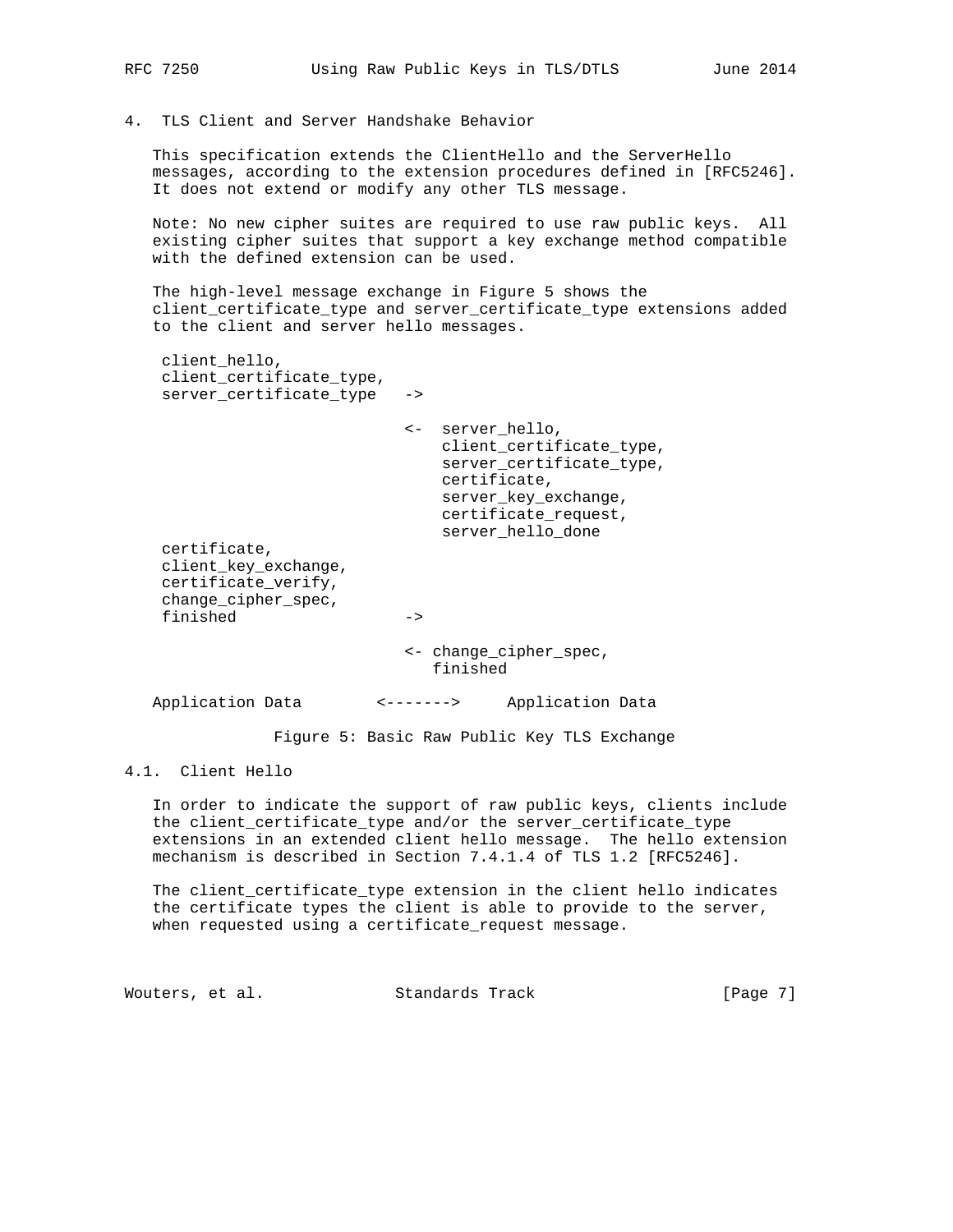The server\_certificate\_type extension in the client hello indicates the types of certificates the client is able to process when provided by the server in a subsequent certificate payload.

 The client\_certificate\_type and server\_certificate\_type extensions sent in the client hello each carry a list of supported certificate types, sorted by client preference. When the client supports only one certificate type, it is a list containing a single element.

 The TLS client MUST omit certificate types from the client\_certificate\_type extension in the client hello if it does not possess the corresponding raw public key or certificate that it can provide to the server when requested using a certificate\_request message, or if it is not configured to use one with the given TLS server. If the client has no remaining certificate types to send in the client hello, other than the default X.509 type, it MUST omit the client\_certificate\_type extension in the client hello.

 The TLS client MUST omit certificate types from the server\_certificate\_type extension in the client hello if it is unable to process the corresponding raw public key or other certificate type. If the client has no remaining certificate types to send in the client hello, other than the default X.509 certificate type, it MUST omit the entire server\_certificate\_type extension from the client hello.

# 4.2. Server Hello

 If the server receives a client hello that contains the client\_certificate\_type extension and/or the server\_certificate\_type extension, then three outcomes are possible:

- 1. The server does not support the extension defined in this document. In this case, the server returns the server hello without the extensions defined in this document.
- 2. The server supports the extension defined in this document, but it does not have any certificate type in common with the client. Then, the server terminates the session with a fatal alert of type "unsupported\_certificate".
- 3. The server supports the extensions defined in this document and has at least one certificate type in common with the client. In this case, the processing rules described below are followed.

 The client\_certificate\_type extension in the client hello indicates the certificate types the client is able to provide to the server, when requested using a certificate\_request message. If the TLS

Wouters, et al. Standards Track [Page 8]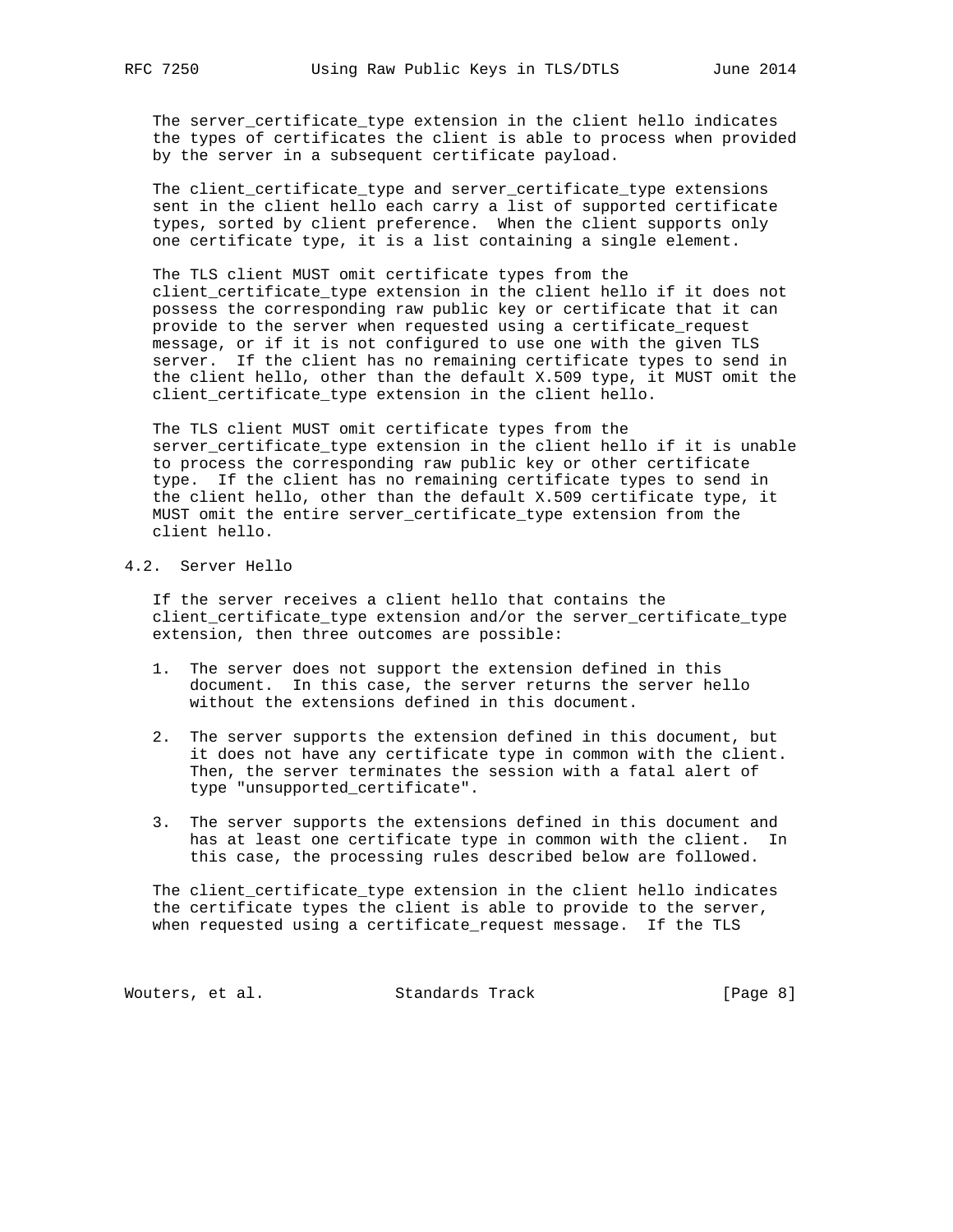server wants to request a certificate from the client (via the certificate\_request message), it MUST include the client\_certificate\_type extension in the server hello. This client\_certificate\_type extension in the server hello then indicates the type of certificates the client is requested to provide in a subsequent certificate payload. The value conveyed in the client\_certificate\_type extension MUST be selected from one of the values provided in the client\_certificate\_type extension sent in the client hello. The server MUST also include a certificate\_request payload in the server hello message.

 If the server does not send a certificate\_request payload (for example, because client authentication happens at the application layer or no client authentication is required) or none of the certificates supported by the client (as indicated in the client\_certificate\_type extension in the client hello) match the server-supported certificate types, then the client\_certificate\_type payload in the server hello MUST be omitted.

 The server\_certificate\_type extension in the client hello indicates the types of certificates the client is able to process when provided by the server in a subsequent certificate payload. If the client hello indicates support of raw public keys in the server\_certificate\_type extension and the server chooses to use raw public keys, then the TLS server MUST place the SubjectPublicKeyInfo structure into the Certificate payload. With the server\_certificate\_type extension in the server hello, the TLS server indicates the certificate type carried in the Certificate payload. This additional indication enables avoiding parsing ambiguities since the Certificate payload may contain either the X.509 certificate or a SubjectPublicKeyInfo structure. Note that only a single value is permitted in the server\_certificate\_type extension when carried in the server hello.

## 4.3. Client Authentication

 When the TLS server has specified RawPublicKey as the client\_certificate\_type, authentication of the TLS client to the TLS server is supported only through authentication of the received client SubjectPublicKeyInfo via an out-of-band method.

### 4.4. Server Authentication

 When the TLS server has specified RawPublicKey as the server\_certificate\_type, authentication of the TLS server to the TLS client is supported only through authentication of the received client SubjectPublicKeyInfo via an out-of-band method.

Wouters, et al. Standards Track [Page 9]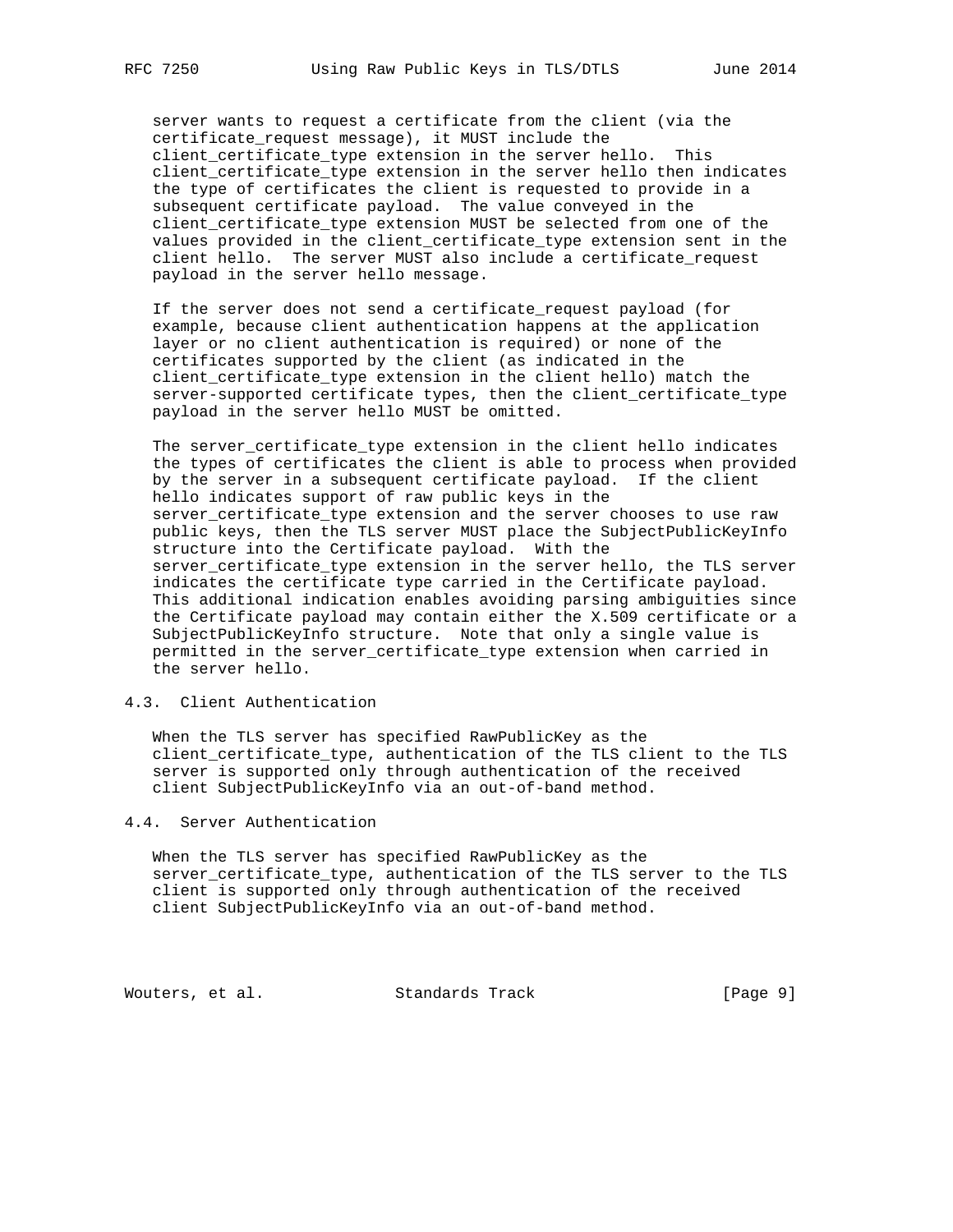## 5. Examples

 Figures 6, 7, and 8 illustrate example exchanges. Note that TLS ciphersuites using a Diffie-Hellman exchange offering forward secrecy can be used with a raw public key, although this document does not show the information exchange at that level with the subsequent message flows.

## 5.1. TLS Server Uses a Raw Public Key

 This section shows an example where the TLS client indicates its ability to receive and validate a raw public key from the server. In this example, the client is quite restricted since it is unable to process other certificate types sent by the server. It also does not have credentials at the TLS layer it could send to the server and therefore omits the client\_certificate\_type extension. Hence, the client only populates the server\_certificate\_type extension with the raw public key type, as shown in (1).

 When the TLS server receives the client hello, it processes the extension. Since it has a raw public key, it indicates in (2) that it had chosen to place the SubjectPublicKeyInfo structure into the Certificate payload (3).

 The client uses this raw public key in the TLS handshake together with an out-of-band validation technique, such as DANE, to verify it.

```
 client_hello,
  server_certificate_type=(RawPublicKey) // (1)
\rightarrow <- server_hello,
                          server_certificate_type=RawPublicKey, // (2)
                           certificate, // (3)
                           server_key_exchange,
                           server_hello_done
  client_key_exchange,
  change_cipher_spec,
  finished ->
                        <- change_cipher_spec,
                           finished
  Application Data <-------> Application Data
     Figure 6: Example with Raw Public Key Provided by the TLS Server
```
Wouters, et al. Standards Track [Page 10]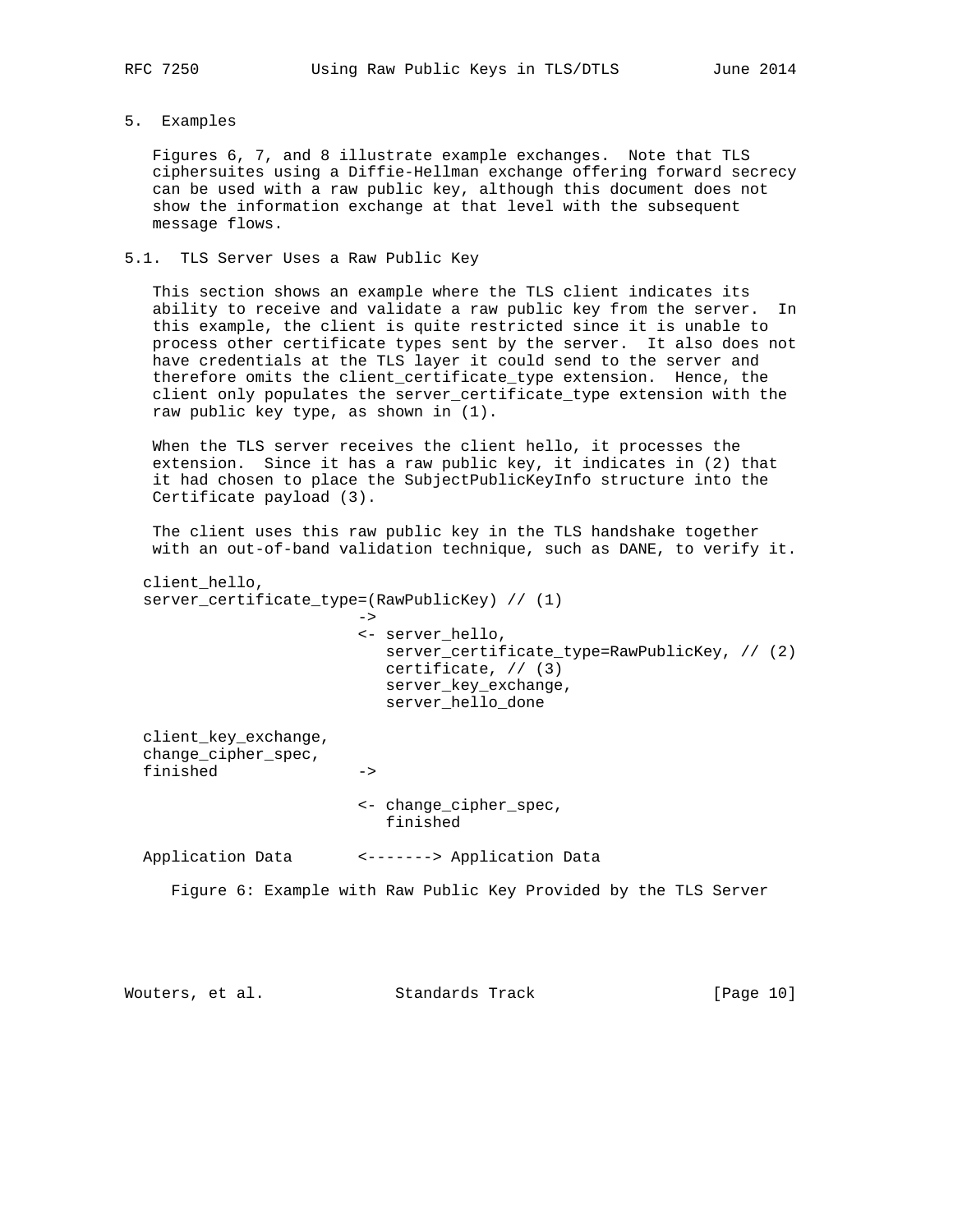## 5.2. TLS Client and Server Use Raw Public Keys

 This section shows an example where the TLS client as well as the TLS server use raw public keys. This is one of the use cases envisioned for smart object networking. The TLS client in this case is an embedded device that is configured with a raw public key for use with TLS and is also able to process a raw public key sent by the server. Therefore, it indicates these capabilities in (1). As in the previously shown example, the server fulfills the client's request, indicates this via the RawPublicKey value in the server\_certificate\_type payload (2), and provides a raw public key in the Certificate payload back to the client (see (3)). The TLS server demands client authentication, and therefore includes a certificate\_request (4). The client\_certificate\_type payload in (5) indicates that the TLS server accepts a raw public key. The TLS client, which has a raw public key pre-provisioned, returns it in the Certificate payload (6) to the server.

```
client_hello,
client_certificate_type=(RawPublicKey) // (1)
server_certificate_type=(RawPublicKey) // (1)
 ->
                        <- server_hello,
                           server_certificate_type=RawPublicKey // (2)
                           certificate, // (3)
                           client_certificate_type=RawPublicKey // (5)
                           certificate_request, // (4)
                          server key exchange,
                           server_hello_done
certificate, // (6)
client_key_exchange,
change_cipher_spec,
finished ->
                        <- change_cipher_spec,
                          finished
Application Data <-------> Application Data
```
 Figure 7: Example with Raw Public Key provided by the TLS Server and the Client

Wouters, et al. Standards Track [Page 11]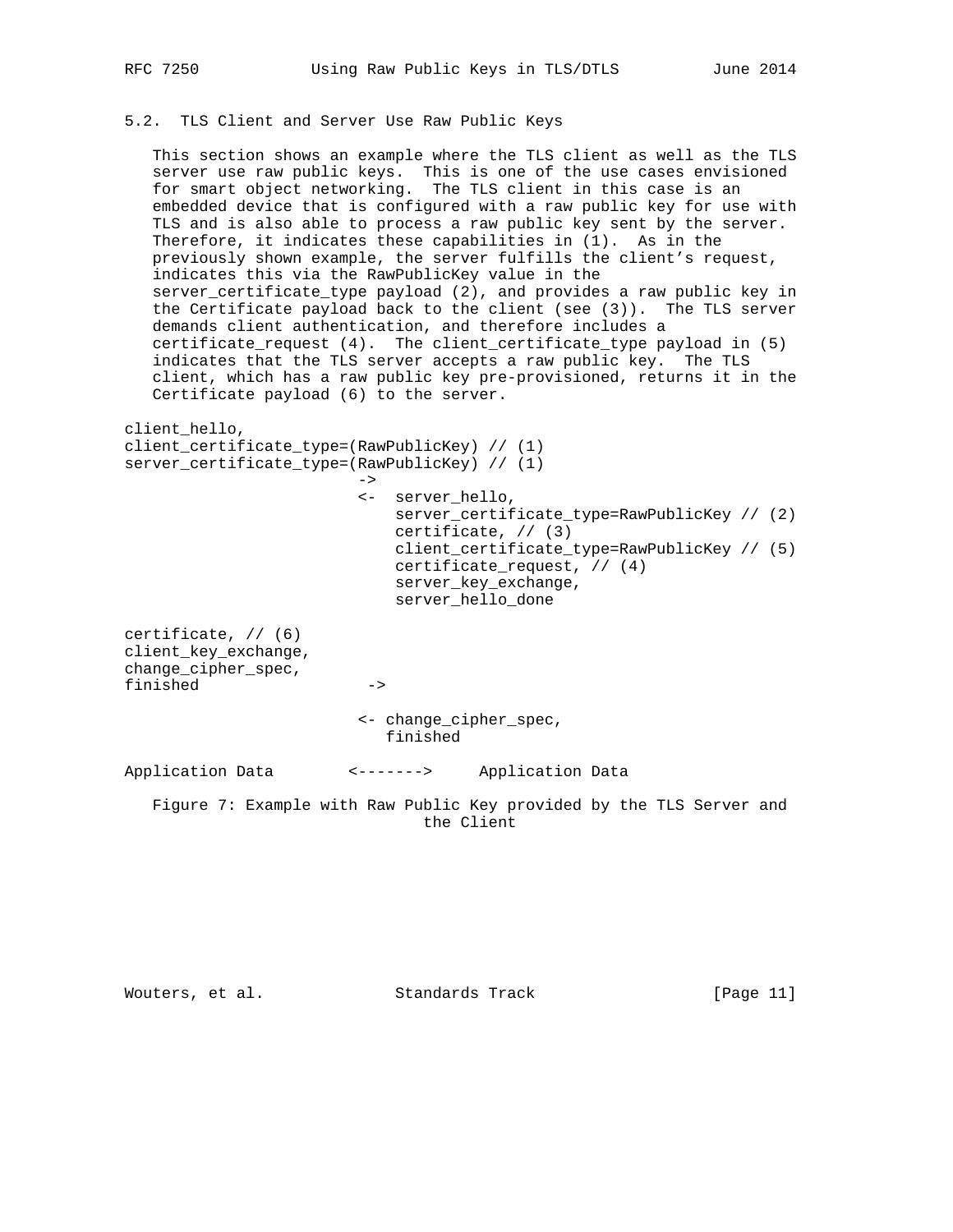## 5.3. Combined Usage of Raw Public Keys and X.509 Certificates

 This section shows an example combining a raw public key and an X.509 certificate. The client uses a raw public key for client authentication, and the server provides an X.509 certificate. This exchange starts with the client indicating its ability to process an X.509 certificate, OpenPGP certificate, or a raw public key, if provided by the server. It prefers a raw public key, since the RawPublicKey value precedes the other values in the server\_certificate\_type vector. Additionally, the client indicates that it has a raw public key for client-side authentication (see (1)). The server chooses to provide its X.509 certificate in (3) and indicates that choice in (2). For client authentication, the server indicates in (4) that it has selected the raw public key format and requests a certificate from the client in (5). The TLS client provides a raw public key in (6) after receiving and processing the TLS server hello message.

```
client_hello,
server_certificate_type=(RawPublicKey, X.509, OpenPGP)
client_certificate_type=(RawPublicKey) // (1)
 ->
                        <- server_hello,
                          server_certificate_type=X.509 // (2)
                           certificate, // (3)
                           client_certificate_type=RawPublicKey // (4)
                           certificate_request, // (5)
                           server_key_exchange,
                           server_hello_done
certificate, // (6)
client_key_exchange,
change_cipher_spec,
finished ->
                        <- change_cipher_spec,
                           finished
Application Data <-------> Application Data
```
Figure 8: Hybrid Certificate Example

Wouters, et al. Standards Track [Page 12]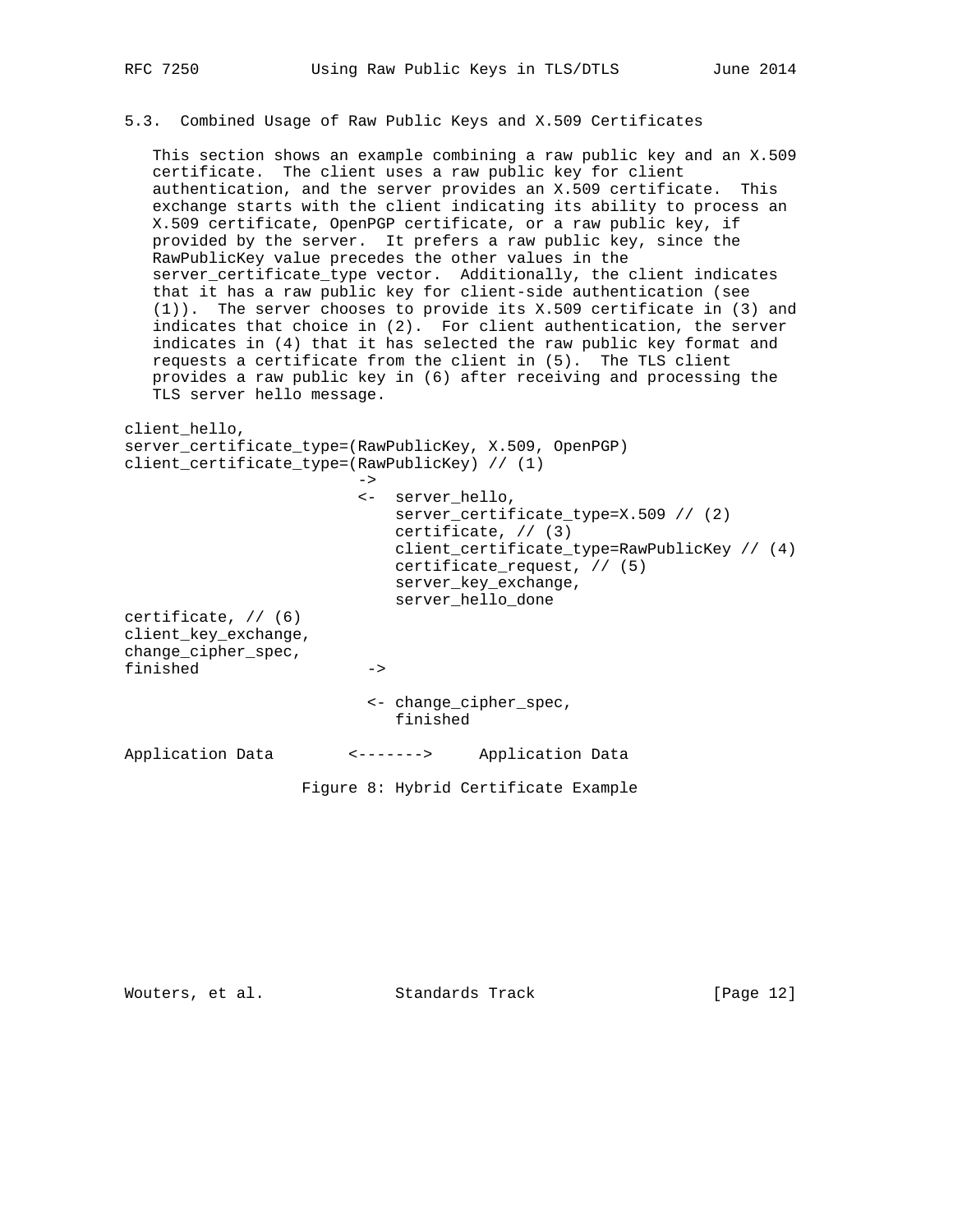### 6. Security Considerations

 The transmission of raw public keys, as described in this document, provides benefits by lowering the over-the-air transmission overhead since raw public keys are naturally smaller than an entire certificate. There are also advantages from a code-size point of view for parsing and processing these keys. The cryptographic procedures for associating the public key with the possession of a private key also follows standard procedures.

 However, the main security challenge is how to associate the public key with a specific entity. Without a secure binding between identifier and key, the protocol will be vulnerable to man-in-the middle attacks. This document assumes that such binding can be made out-of-band, and we list a few examples in Section 1. DANE [RFC6698] offers one such approach. In order to address these vulnerabilities, specifications that make use of the extension need to specify how the identifier and public key are bound. In addition to ensuring the binding is done out-of-band, an implementation also needs to check the status of that binding.

 If public keys are obtained using DANE, these public keys are authenticated via DNSSEC. Using pre-configured keys is another out of-band method for authenticating raw public keys. While pre configured keys are not suitable for a generic Web-based e-commerce environment, such keys are a reasonable approach for many smart object deployments where there is a close relationship between the software running on the device and the server-side communication endpoint. Regardless of the chosen mechanism for out-of-band public key validation, an assessment of the most suitable approach has to be made prior to the start of a deployment to ensure the security of the system.

 An attacker might try to influence the handshake exchange to make the parties select different certificate types than they would normally choose.

 For this attack, an attacker must actively change one or more handshake messages. If this occurs, the client and server will compute different values for the handshake message hashes. As a result, the parties will not accept each others' Finished messages. Without the master\_secret, the attacker cannot repair the Finished messages, so the attack will be discovered.

Wouters, et al. Standards Track [Page 13]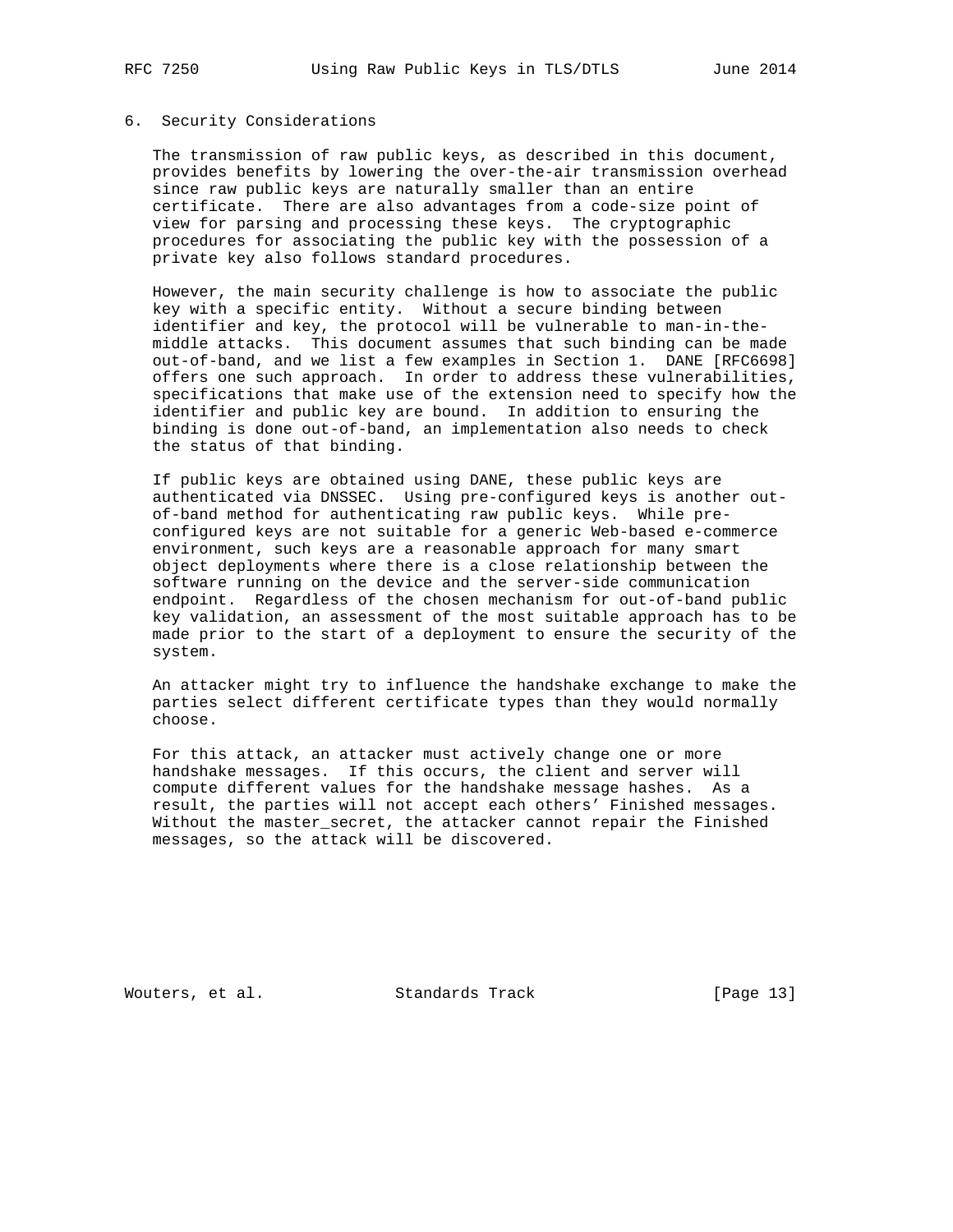### 7. IANA Considerations

 IANA has registered a new value in the "TLS Certificate Types" subregistry of the "Transport Layer Security (TLS) Extensions" registry [TLS-Ext-Registry], as follows:

 Value: 2 Description: Raw Public Key Reference: RFC 7250

 IANA has allocated two new TLS extensions, client\_certificate\_type and server\_certificate\_type, from the "TLS ExtensionType Values" subregistry defined in [RFC5246]. These extensions are used in both the client hello message and the server hello message. The new extension types are used for certificate type negotiation. The values carried in these extensions are taken from the "TLS Certificate Types" subregistry of the "Transport Layer Security (TLS) Extensions" registry [TLS-Ext-Registry].

8. Acknowledgements

 The feedback from the TLS working group meeting at IETF 81 has substantially shaped the document, and we would like to thank the meeting participants for their input. The support for hashes of public keys has been moved to [CACHED-INFO] after the discussions at the IETF 82 meeting.

 We would like to thank the following persons for their review comments: Martin Rex, Bill Frantz, Zach Shelby, Carsten Bormann, Cullen Jennings, Rene Struik, Alper Yegin, Jim Schaad, Barry Leiba, Paul Hoffman, Robert Cragie, Nikos Mavrogiannopoulos, Phil Hunt, John Bradley, Klaus Hartke, Stefan Jucker, Kovatsch Matthias, Daniel Kahn Gillmor, Peter Sylvester, Hauke Mehrtens, Alexey Melnikov, Stephen Farrell, Richard Barnes, and James Manger. Nikos Mavrogiannopoulos contributed the design for reusing the certificate type registry. Barry Leiba contributed guidance for the IANA Considerations text. Stefan Jucker, Kovatsch Matthias, and Klaus Hartke provided implementation feedback regarding the SubjectPublicKeyInfo structure.

 Christer Holmberg provided the General Area (Gen-Art) review, Yaron Sheffer provided the Security Directorate (SecDir) review, Bert Greevenbosch provided the Applications Area Directorate review, and Linda Dunbar provided the Operations Directorate review.

 We would like to thank our TLS working group chairs, Eric Rescorla and Joe Salowey, for their guidance and support. Finally, we would like to thank Sean Turner, who is the responsible Security Area Director for this work, for his review comments and suggestions.

Wouters, et al. Standards Track [Page 14]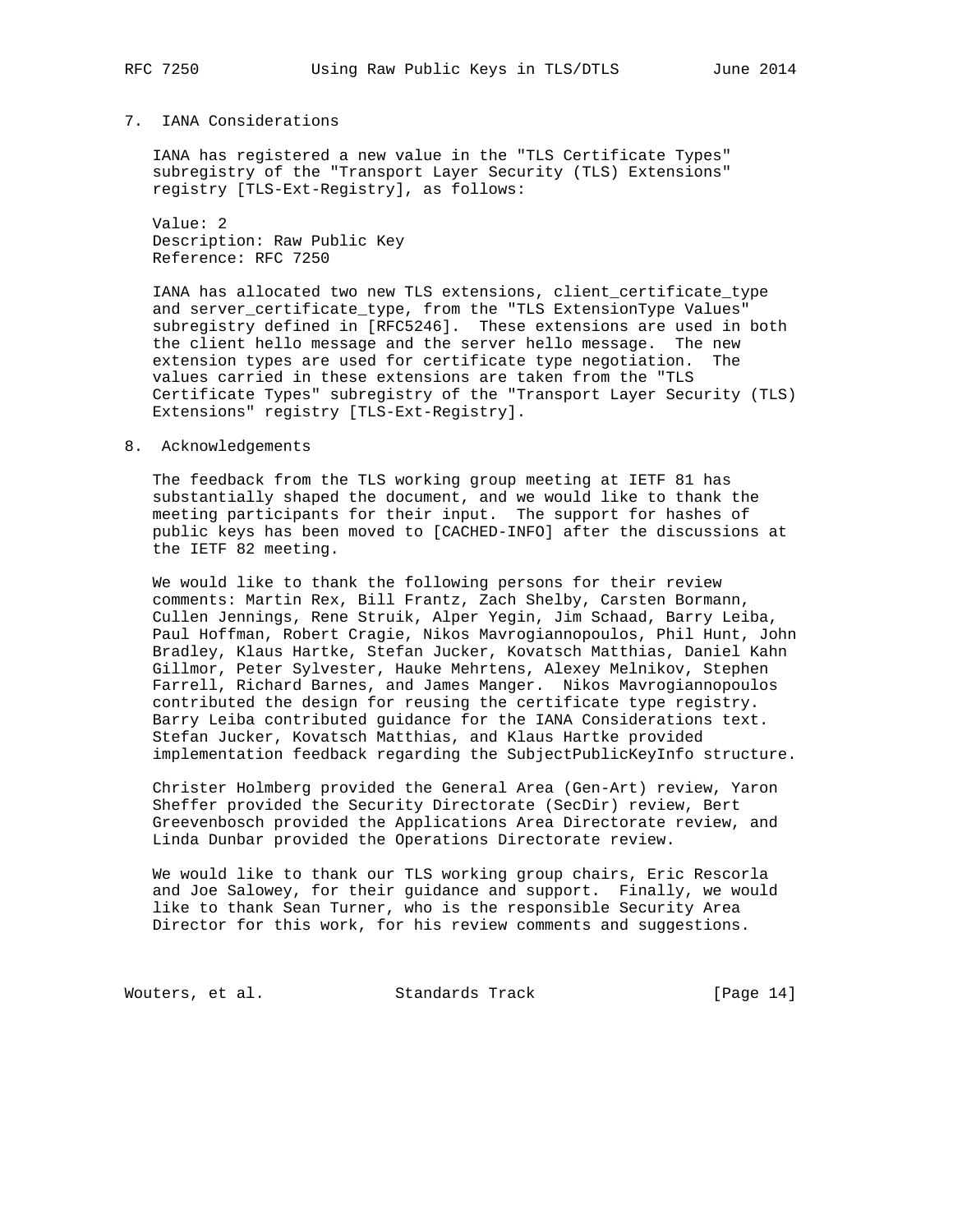## 9. References

- 9.1. Normative References
	- [PKIX] Cooper, D., Santesson, S., Farrell, S., Boeyen, S., Housley, R., and W. Polk, "Internet X.509 Public Key Infrastructure Certificate and Certificate Revocation List (CRL) Profile", RFC 5280, May 2008.
	- [RFC2119] Bradner, S., "Key words for use in RFCs to Indicate Requirement Levels", BCP 14, RFC 2119, March 1997.
	- [RFC3279] Bassham, L., Polk, W., and R. Housley, "Algorithms and Identifiers for the Internet X.509 Public Key Infrastructure Certificate and Certificate Revocation List (CRL) Profile", RFC 3279, April 2002.
	- [RFC5246] Dierks, T. and E. Rescorla, "The Transport Layer Security (TLS) Protocol Version 1.2", RFC 5246, August 2008.
	- [RFC5480] Turner, S., Brown, D., Yiu, K., Housley, R., and T. Polk, "Elliptic Curve Cryptography Subject Public Key Information", RFC 5480, March 2009.
	- [TLS-Ext-Registry] IANA, "Transport Layer Security (TLS) Extensions", <http://www.iana.org/assignments/ tls-extensiontype-values>.
	- [X.690] ITU-T, "Information technology ASN.1 encoding rules: Specification of Basic Encoding Rules (BER), Canonical Encoding Rules (CER) and Distinguished Encoding Rules (DER)", ITU-T Recommendation X.690, ISO/IEC 8825-1:2002, 2002.
- 9.2. Informative References
	- [ASN.1-Dump]

 Gutmann, P., "ASN.1 Object Dump Program", February 2013, <http://www.cs.auckland.ac.nz/˜pgut001/>.

[CACHED-INFO]

 Santesson, S. and H. Tschofenig, "Transport Layer Security (TLS) Cached Information Extension", Work in Progress, February 2014.

 [CoAP] Shelby, Z., Hartke, K., and C. Bormann, "The Constrained Application Protocol (CoAP)", RFC 7252, June 2014.

Wouters, et al. Standards Track [Page 15]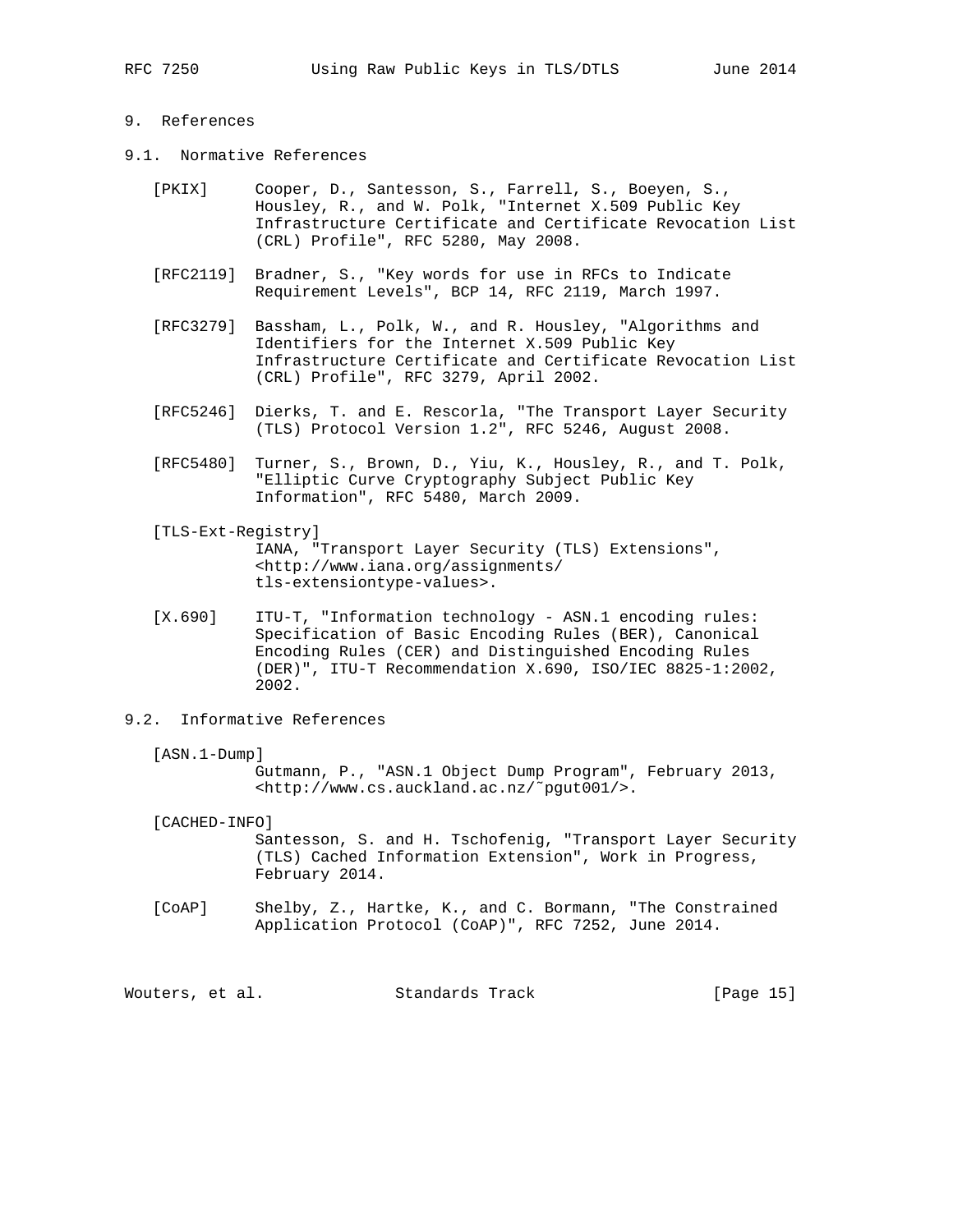[Defeating-SSL]

 Marlinspike, M., "New Tricks for Defeating SSL in Practice", February 2009, <http://www.blackhat.com/ presentations/bh-dc-09/Marlinspike/ BlackHat-DC-09-Marlinspike-Defeating-SSL.pdf>.

- [LDAP] Sermersheim, J., "Lightweight Directory Access Protocol (LDAP): The Protocol", RFC 4511, June 2006.
- [RFC6698] Hoffman, P. and J. Schlyter, "The DNS-Based Authentication of Named Entities (DANE) Transport Layer Security (TLS) Protocol: TLSA", RFC 6698, August 2012.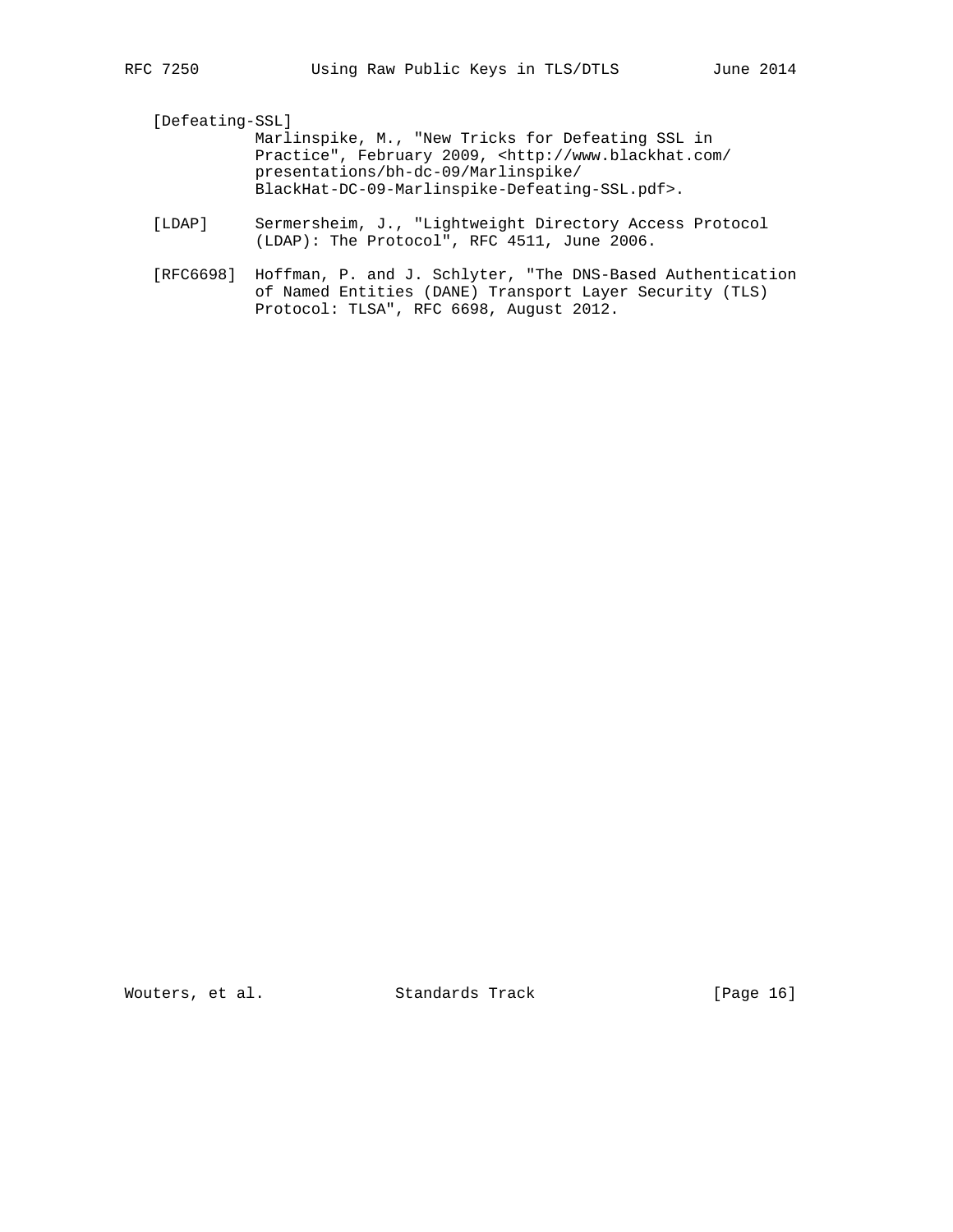# Appendix A. Example Encoding

 For example, the hex sequence shown in Figure 9 describes a SubjectPublicKeyInfo structure inside the certificate payload.

|               | <sup>n</sup> |                                                                                                                                                            |  | 2 3 4 5 6 7 8 |  | 9 |
|---------------|--------------|------------------------------------------------------------------------------------------------------------------------------------------------------------|--|---------------|--|---|
| 1             |              | $0x30$ , $0x81$ , $0x9f$ , $0x30$ , $0x0d$ , $0x06$ , $0x09$ , $0x2a$ , $0x86$ , $0x48$ ,                                                                  |  |               |  |   |
| $\mathcal{L}$ |              | $0x86$ , $0xf7$ , $0x0d$ , $0x01$ , $0x01$ , $0x01$ , $0x05$ , $0x00$ , $0x03$ , $0x81$ ,                                                                  |  |               |  |   |
| 3             |              | $0x8d, 0x00, 0x30, 0x81, 0x89, 0x02, 0x81, 0x81, 0x00, 0xcd,$                                                                                              |  |               |  |   |
| 4             |              | $0xfd, 0x89, 0x48, 0xbe, 0x36, 0xb9, 0x95, 0x76, 0xd4, 0x13,$                                                                                              |  |               |  |   |
| 5             |              | $0x30$ , $0x0e$ , $0xbf$ , $0xb2$ , $0xed$ , $0x67$ , $0x0a$ , $0xc0$ , $0x16$ , $0x3f$ ,                                                                  |  |               |  |   |
| 6             |              | $0x51$ , $0x09$ , $0x9d$ , $0x29$ , $0x2f$ , $0xb2$ , $0x6d$ , $0x3f$ , $0x3e$ , $0x6c$ ,                                                                  |  |               |  |   |
| 7             |              | $0x2f$ , $0x90$ , $0x80$ , $0xa1$ , $0x71$ , $0xdf$ , $0xbe$ , $0x38$ , $0xc5$ , $0xcb$ ,                                                                  |  |               |  |   |
| 8             |              | $0xa9$ , $0x9a$ , $0x40$ , $0x14$ , $0x90$ , $0x0a$ , $0xf9$ , $0xb7$ , $0x07$ , $0x0b$ ,                                                                  |  |               |  |   |
| 9             |              | $0xe1, 0xda, 0xe7, 0x09, 0xbf, 0x0d, 0x57, 0x41, 0x86, 0x60,$                                                                                              |  |               |  |   |
| 10            |              | $0xa1$ , $0xc1$ , $0x27$ , $0x91$ , $0x5b$ , $0x0a$ , $0x98$ , $0x46$ , $0x1b$ , $0xf6$ ,                                                                  |  |               |  |   |
| 11            |              | 0xa2, 0x84, 0xf8, 0x65, 0xc7, 0xce, 0x2d, 0x96, 0x17, 0xaa,                                                                                                |  |               |  |   |
| 12            |              | $0x91, 0xf8, 0x61, 0x04, 0x50, 0x70, 0xeb, 0xb4, 0x43, 0xb7,$                                                                                              |  |               |  |   |
| 13            |              | $0 \times d$ c, $0 \times 9a$ , $0 \times c$ , $0 \times 31$ , $0 \times 01$ , $0 \times 14$ , $0 \times d$ , $0 \times c$ , $0 \times c$ , $0 \times c$ , |  |               |  |   |
| 14            |              | $0x37$ , $0x6d$ , $0x69$ , $0x82$ , $0xd6$ , $0xc6$ , $0xc4$ , $0xbe$ , $0xf2$ , $0x34$ ,                                                                  |  |               |  |   |
| 15            |              | 0xa5, 0xc9, 0xa6, 0x19, 0x53, 0x32, 0x7a, 0x86, 0x0e, 0x91,                                                                                                |  |               |  |   |
| 16            |              | $0x82$ , $0x0f$ , $0xa1$ , $0x42$ , $0x54$ , $0xaa$ , $0x01$ , $0x02$ , $0x03$ , $0x01$ ,                                                                  |  |               |  |   |
| 17            | 0x00.0x01    |                                                                                                                                                            |  |               |  |   |

Figure 9: Example SubjectPublicKeyInfo Structure Byte Sequence

 The decoded byte sequence shown in Figure 9 (for example, using Peter Gutmann's ASN.1 decoder [ASN.1-Dump]) illustrates the structure, as shown in Figure 10.

| Offset   | Length   | Description                                    |
|----------|----------|------------------------------------------------|
| $\Omega$ | $3+159:$ | SEOUENCE                                       |
| 3        | $2+13:$  | SEOUENCE                                       |
| 5        | $2+9:$   | OBJECT IDENTIFIER Value (1 2 840 113549 1 1 1) |
|          |          | PKCS #1, rsaEncryption                         |
| 16       | $2+0:$   | NULL                                           |
|          |          |                                                |
| 18       | $3+141:$ | BIT STRING, encapsulates {                     |
| 22       | $3+137:$ | SEOUENCE                                       |
| 25       | $3+129:$ | INTEGER Value (1024 bit)                       |
| 157      | $2+3:$   | INTEGER Value (65537)                          |
|          |          |                                                |
|          |          |                                                |
|          |          |                                                |

Figure 10: Decoding of Example SubjectPublicKeyInfo Structure

| Wouters, et al. | Standards Track | [Page 17] |  |
|-----------------|-----------------|-----------|--|
|                 |                 |           |  |